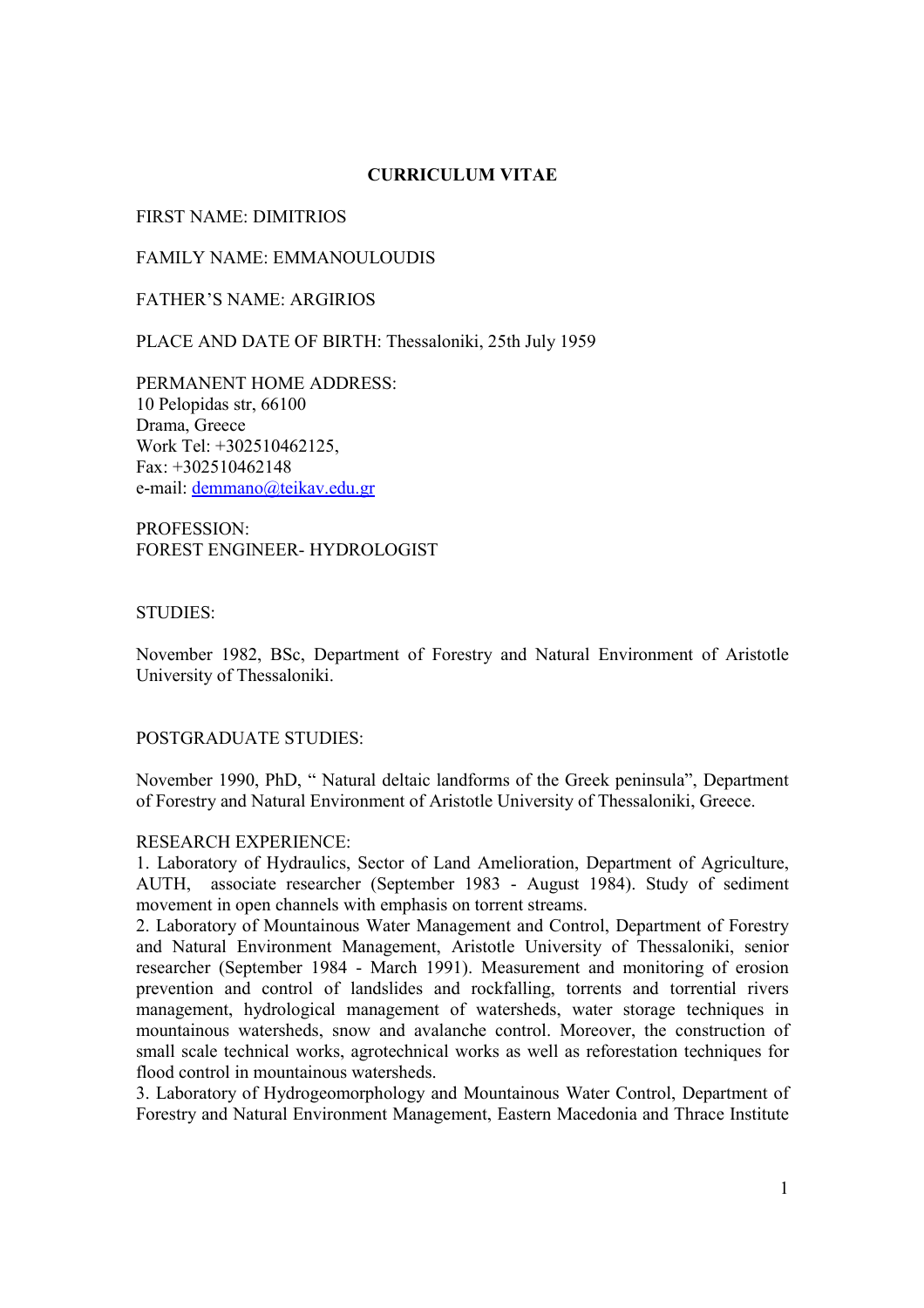of Technology, director (1991-today).

Areas of scientific research and expertise meet the fields of Anti-flood techniques, Natural Hazards (Mass Erosion, Rockfalling, Landsliding) monitoring, prevention and Management. He has also developed different techniques for forecasting, measuring and monitoring the phenomena of erosion, degradation and desertification. Also specialist in the use of GIS for the analysis, interpretation and quantitative estimation of geomorphologic and hydrological parameters.

Other fields are: the study of the coastal procedure caused by the interaction between the sea and the land, with the use of the GIS, as well as the study of the stratigraphy and morphological evolution of lakeshores and shores of the mainland and the islands. The study of alluvial deposits in lakes, plains and sea-shores as well as the study of deltas' morphology, evolution and environment. Finally, the estimation via stochastic models or direct measurements of ephemeral flow in mountainous streams and the estimation of suspended load and bed load transported by the above streams.

### POSTDOCTORAL RESEARCH:

February 2003-September 2003, Universidad Politecnica de Madrid, on erosion measurement techniques.

Post-doctoral research in mountainous watersheds of central Spain (area of Guadalajara), applying a new method for measuring erodibility praised by the School of Mountainous Engineers of University of Madrid. Lectures to students and professors of the Department Ingenieria de Montes in my scientific field objects.

#### DISTINCTIONS :

October 2012, Doctor Honoris Causa " Ingeniero de Montes de Honor", Escuela Tecnica Superior de Montes, Universidad Politecnica de Madrid, Espana.

FOREIGN LANGUAGES:

Very good knowledge of English and Spanish, good knowledge of French

#### TODAY'S CURRENT POSITION:

Since 2004: Permanent Full Professor at Eastern Macedonia and Thrace Institute of Technology and Director of the Laboratory of Mountainous Water Management and Control & of Laboratory of Geology and Petrography, Department of Forestry, Eastern Macedonia and Thrace Institute of Technology, annex Drama, Greece.

Since 2012: Director of MSc Program entitled "Management of Water Resources in the Mediterranean".

Since 2008: Vice-president of Eastern Macedonia and Thrace Institute of Technology, responsible for International and European Affairs. During this period the above mentioned Institute has signed more than 50 MOU and MOA with distinguished and top ranked Universities and Research Organizations from U.S., Western Europe, Russia and Asia.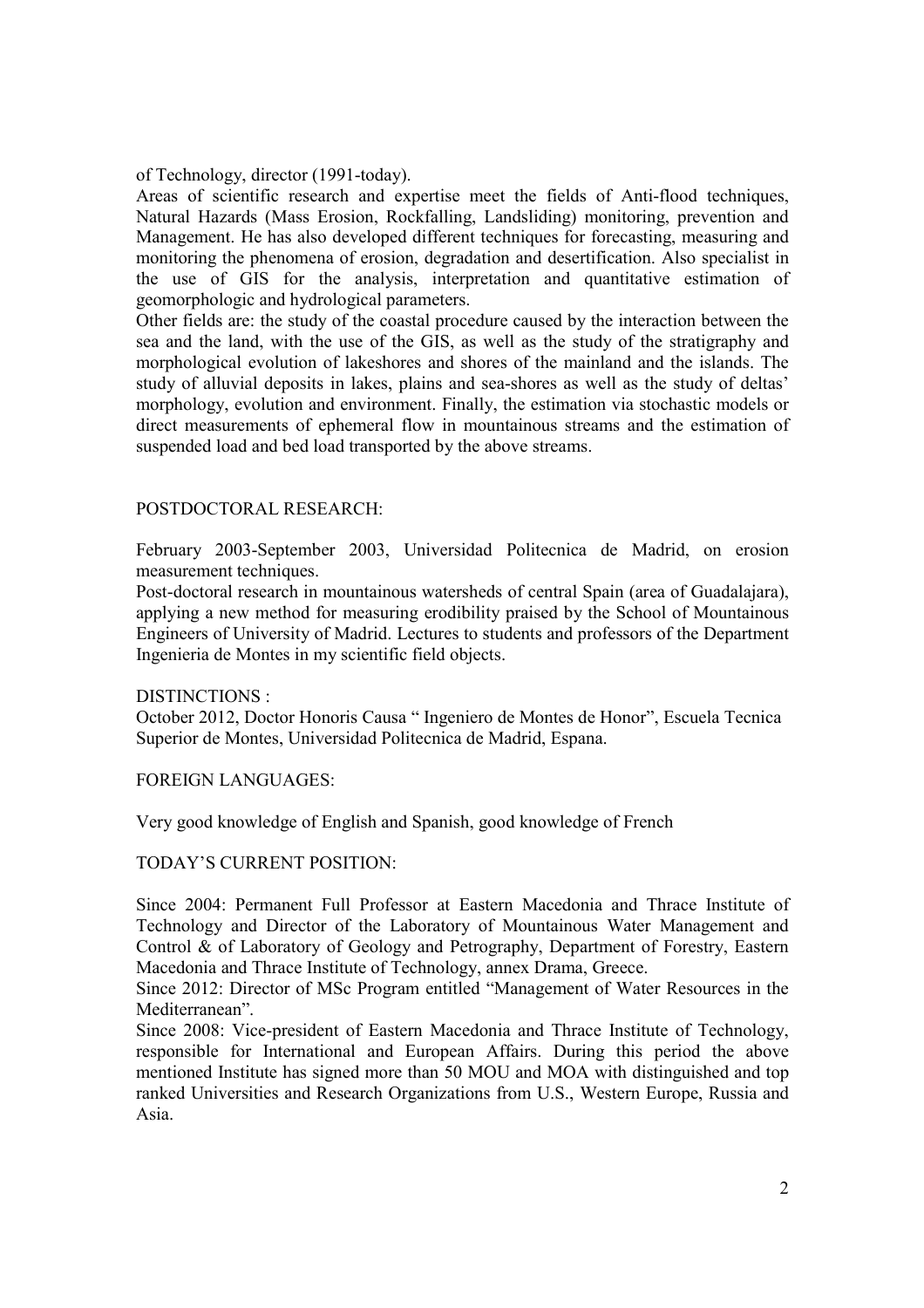Since 2013: Member of the National Committee for Water Management and Flood Protection of the Ministry of Environment- Greece. TEACHING EXPERIENCE:

Academic year 1984-1985

Assistant Professor TEI of Thessaloniki. Teaching Module: River Management-Potamology at the School of Civil Engineering.

Academic years 1988-1989 and 1989-1990

Tutorials in the framework of the module Snow and avalanches - Glaciers, Forest Hydrology & Geomorphology at the Department of Forestry & Natural Environment, Aristotle University of Thessaloniki

Academic years 1991-1993

1. Assistant Professor TEI Kavala - teaching modules: Management of Mountainous Water I & II.

2. Assistant Professor TEI Larissa - teaching modules: Forest Hydrology, Management of Mountainous Water I & II.

### Academic years 1993-1995

Permanent Lecturer at TEI Kavala.

1. Teaching Modules: Mountainous Water Management I and Control of Mountainous Waters II ; participation in the organization and the conduct of laboratory exercises in the above mentioned scientific fields.

2. Supervision and guidance of under-graduate theses

3. Organization of educational excursions on rivers, lakes and mountains in Greek peninsula.

Academic years 1995-1999

1. Teaching Modules: Mountainous Water Management I, Control of Mountainous Waters II, Geology-Petrography; participation in the organization and the conduct of laboratory exercises in the above mentioned scientific fields.

2. Supervision and guidance of graduate theses

3. Organization of educational excursions on rivers, lakes and mountains in Greek Peninsula.

5. Organization of Geology and Geomorphology rocks and minerals of the Museum of Natural History Department of Forestry Drama Division.

Academic years 1999-2000

1. Teaching Modules: Mountainous Water Management I, Control of Mountainous Waters II, Geology-Petrography; participation in the organization and the conduct of laboratory exercises in the above mentioned scientific fields.

2. Supervision and guidance of graduate theses

3. Organization of educational excursions on rivers, lakes and mountains in Greek Peninsula.

4. Teaching the course "Introduction to Hydrology" at the Aegean University, Department of Geography. (Spring semester).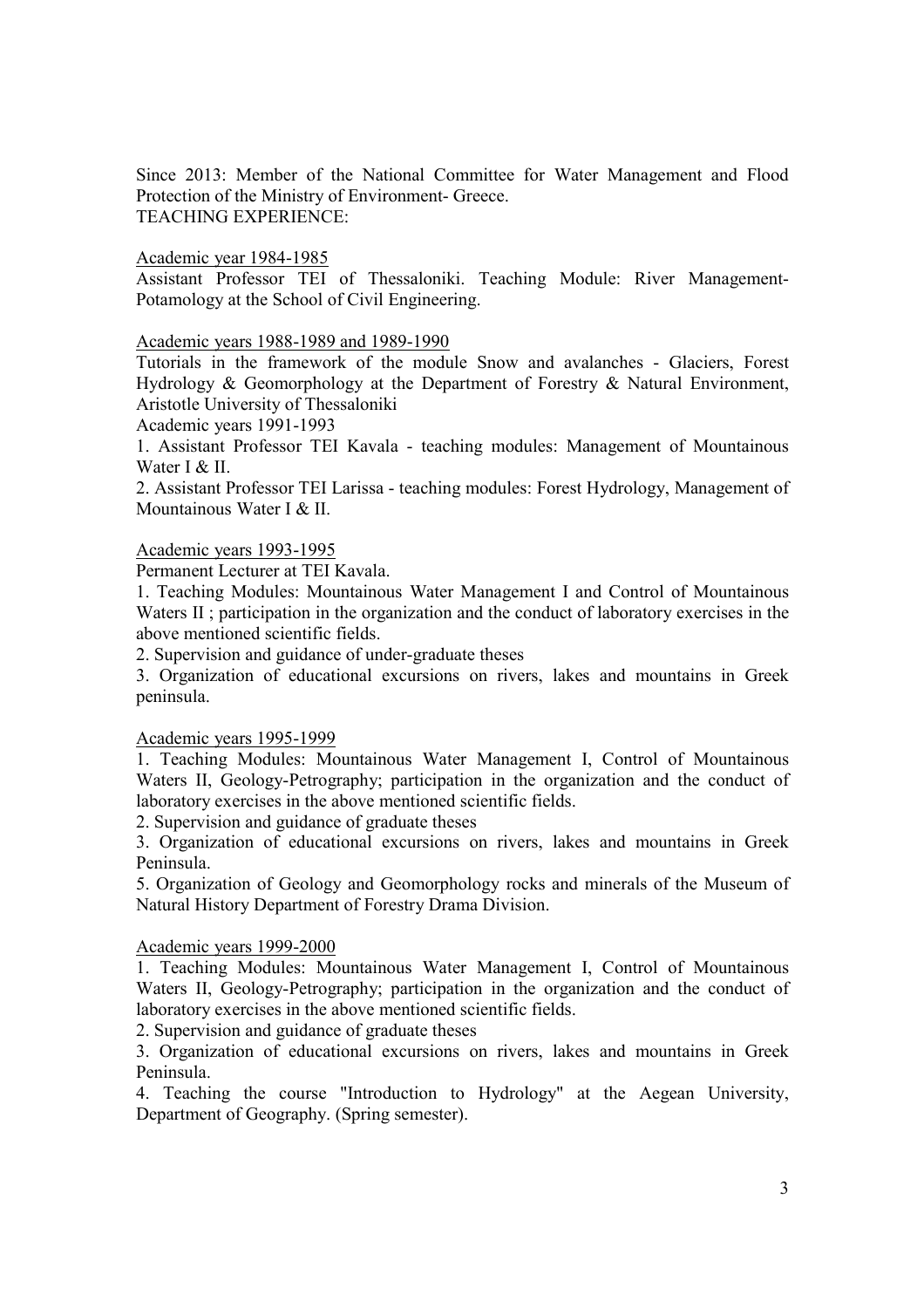5. Teaching Module: "Coastal Geomorphology - Coastal Management", at the Aegean University, Department of Geography.

6. Conduct of field exercises in rural watersheds of Lesvos Island in the framework of the Module "Introduction to Hydrology ".

### Academic year 2000-2006:

1. Teaching Modules: Mountainous Water Management I, Control of Mountainous Waters II, Geology-Petrography; participation in the organization and the conduct of laboratory exercises in the above mentioned scientific fields.

2. Supervision and guidance of graduate theses

3. Organization of educational excursions on rivers, lakes and mountains in Greek Peninsula.

4. Organization of Geology and Geomorphology rocks and minerals of the Museum of Natural History Department of Forestry Drama Division.

5. Organization of the new module "Engineering Hydrology" for the needs of the syllabus of the Department of Forestry and management of Natural Environment.

6. Organization of the new Module "Control Works of Mountainous Waters and Snow" for the needs of the new syllabus of the Department of Forestry and management of Natural Environment.

7. Organization of the new Module "Mountainous Hydrogeomorphology" for the needs of the new syllabus of the Department of Forestry and management of Natural Environment.

8. Supervision of more that 15 MSc theses under the framework of MSc Program " Water Management in Mediterranean".

# PARTICIPATION IN NATIONAL RESEARCH PROGRAMMES:

1. "Management and control of the torrential problem in Theodorianna community", Arta, Epirus, Greece, Lab. DOY, AUTH, 1984

2. " Principles and systems of Kossynthos river management", Lab DOY, AUTH, 1986

3. "Alluvial fans and deltaic environment analysis of Kastoria lake shoreline, Lab DOY, AUTH, 1987.

4. " Granulometric analysis of Vistonis lake shoreline", Lab DOY, AUTH, 1989

5."Bed Morphology of Lake Kastoria tributaries and bed morphology evolution Polyanthos River", Lab DOY, AUTH, 1989.

6. "Alluviation phenomena and artificial deltaic environments in water reservoirs of Greek Peninsula", Lab DOY, AUTH, 1989.

7. "Snow and avalanches study in the mountainous part of Northern Greece", Lab DOY, AUTH, 1990

8. "Mountainous watersheds morphology of Thassos Island", Lab DOY, AUTH, 1990.

9. "Study of environmental factors in Acheron river drainage basin", Lab DOY, AUTH, 1990

During the period 1984-1990 as associate researcher of the Laboratory of Management of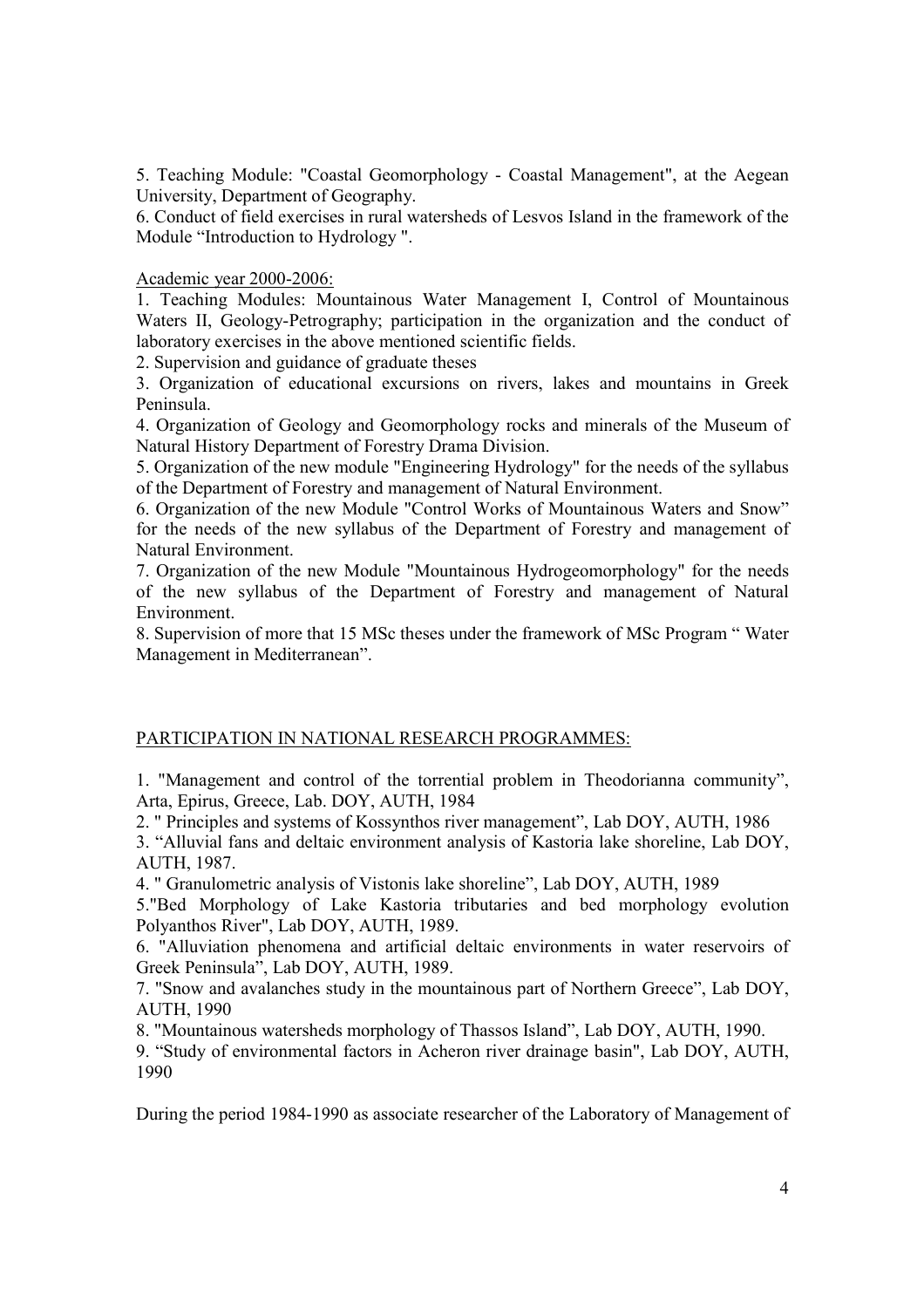Mountainous Waters, AUTH, in charge of the cooperation with the EEC : contacts; information materials and forms for submitting programs from corresponding DGs (12th etc.) in Brussels; selection of pre-letters of interest; recommendation in plenary of the Sector of AUTH; preparation of submission forms ; monitoring further developments.

### Participation in International Research Projects:

1. MEDMOND: «Tools for evaluation investment in the mountain Mediter-ranean areas». An integrated sustainable Framework. 5th Framework, DG-Research (QLRT-2000-01031) (2001-2004). Scientific Coordinator: B. Kazana, Assistant Professor TEI of Kavala

2. GOVERNET: «Governance models for sustainable integrated rural development and multifunctional agriculture; networking and dissemination on the web INTERREG III B CASES, Contract No: 2B083 (2004-2006). Scientific Coordinator: B. Kazana, Assistant Professor TEI of Kavala

# Coordinator in Funded Research Projects:

1. 25/9/1996-25/6/1998: Scientific Coordinator of the Program "Study of stratigraphic and morphological evolution of deltaic deposits in lakes of Northern Greece", Laboratory of Hydromorphology and Mountainous Water Control, TEI of Kavala.

2. 1/01/2001-31/12/2001: Scientific Coordinator of the joint research program «Quantitative estimation models of drainage basins degradation» with the Institute of water management and engineering ecology, Georgian academy of science (responsible Georgian side the academic Tsotne Mirtskhoulava), General Secretariat for Research and Technology

3. 04/01/2001-31/12/2002: Scientific Coordinator of the Programme "Water supply Network Management of Drama municipality urban area, with the help of GIS" Laboratory of Hydromorphology and Mountainous Water Control, TEI of Kavala.

4. 24/02/2003-30/04/2004: Scientific Coordinator of the Programme "Environmental protection and sustainable development of NATURA 2000 areas - Paggaio mountain", Laboratory of Hydromorphology and Mountainous Water Control, TEI of Kavala.

5. 1/06/2005-28/02/2007: Scientific Coordinator of the Programme "Quantitative assessment of erosion after fire in torrential basins of South. Rhodes", Laboratory of Hydromorphology and Mountainous Water Control, TEI of Kavala.

6. 1/10/2005-31/04/2007: Scientific Coordinator of the Programme "Development of cross-border educational cooperation in the natural environment of Drama-Smolyan areas using modern technologies." Co-financed by the WB EU by 75% and the Greek State 25% in the framework of INTERREG IIIA / PHARE CBC Greece-Bulgaria.

7. 1/06/2006-30/6/2008: Scientific Coordinator of the Programme «Integrated Development and Management of NATURA 2000 Protected Areas through Innovative Techniques in East Mediterranean». Under the framework of the INTERREG III B ARCHIMED.

8. 01/08/2008 - 31/07/2010: Scientific Coordinator of the Programme "Pilot study and construction of range fire prevention and management systems" in Northern part of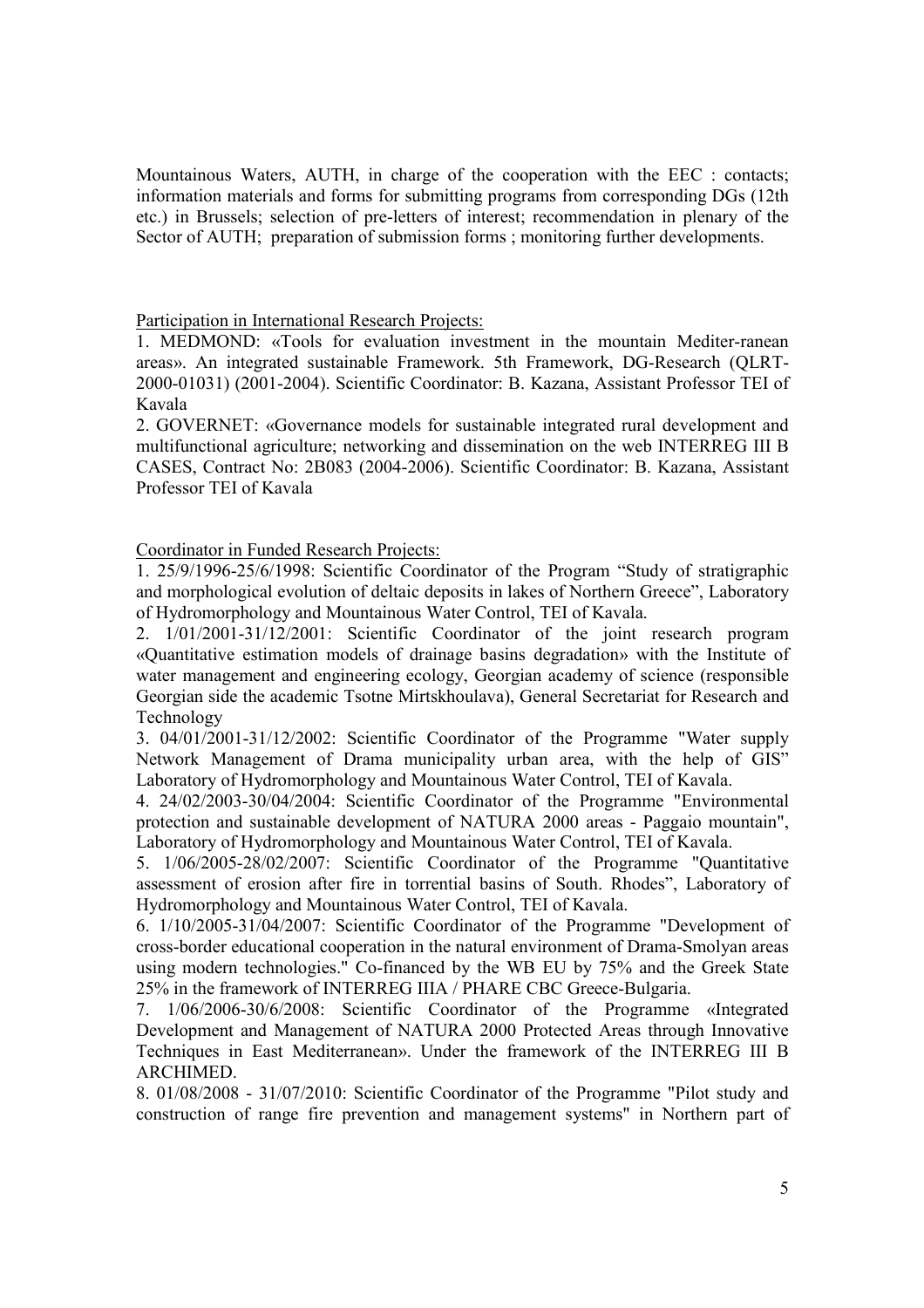Jordanian territory, Middle East, under the framework of HELLENIC AID.

9. 01/01/2010-31/08/2015 : Scientific Coordinator of the Programme " Career Office and Liaison Services ", Eastern Macedonia and Thrace Institute of Technology.

10. 07/04/2011-07/04/2014 : Scientific Coordinator of the Programme "A Monitoring

System of Abiotic and Biotic Variables that Influence the Climatic and Edaphic Changes of Forested and Agricultural Areas", funded by General Secretariat for Research and Technology, Greece

11. 01/10/2012-31/11/2015: Scientific Coordinator of the Programme "Educational Activities in Natural Disasters with the Help of Digital Technologies", funded by Hellenic Ministry of Development.

12. 01/01/2012-31/12/2015: Scientific Coordinator of the Programme "Optimization of Torrential Water Used for the Suppression of Forest Fires with the Help of Innovative Technologies" under the framework of ΑRCHIMEDES ΙΙΙ Project, Ministry of Education, Greece

Participation in Programs EPEAEK:

1. Participation as a member of the training committee of the EPEAEK program "Curricula" of the Department of Forestry and Management of Natural Environment, Drama; coordinator Professor N. Avtzis.

2. Head of the Department of Forestry Drama Liaison Office since November 2001-2006.

#### **PUBLICATIONS**

#### **BOOKS: Doctoral Thesis**

- **1. Emmanouloudis D., 1990: "***Natural deltaic landforms of the Greek Peninsula*" Department of Forestry & Natural Environment, Aristotle University of Thessaloniki
- **2. D. Emmanouloudis, 2001:** "*Two- fold classification of greek torrents*", monography, special edition, TEI of Kavala, Greece.
- **3.** J.F. Martin-Duquee, C.A. Brebbia, **D. Emmanouloudis** & U. Mander, **2006**: *"Evolution, Monitoring, Simulation, Management and Remediation of the Geological Environment and Landscape",* WITpress, Southampton, Boston.
- **4.** G. Lorenzini, C.A. Brebbia, **D. Emmanouloudis, 2006**: *"Preventing, Monitoring and Confronting Debris Flow phenomena"*, WITpress, Southampton, Boston.
- **5. D. Emmanouloudis, 2007**: "*Environmental Education Courses with Emphasis on Rhodopes Complex"*. Drama, Greece (EU funded)
- **6. D. Emmanouloudis**, J.L. García Rodríguez, G.N. Zaimes, M.C. Giménez Suárez, and E. Filippidis. **2011**. *Euro-Mediterranean torrents: Case studies on tools that can improve their management.*In: K.E. Richards (ed.) Mountain Ecosystems: Dynamics, Management and Conservation Nova Science Publishers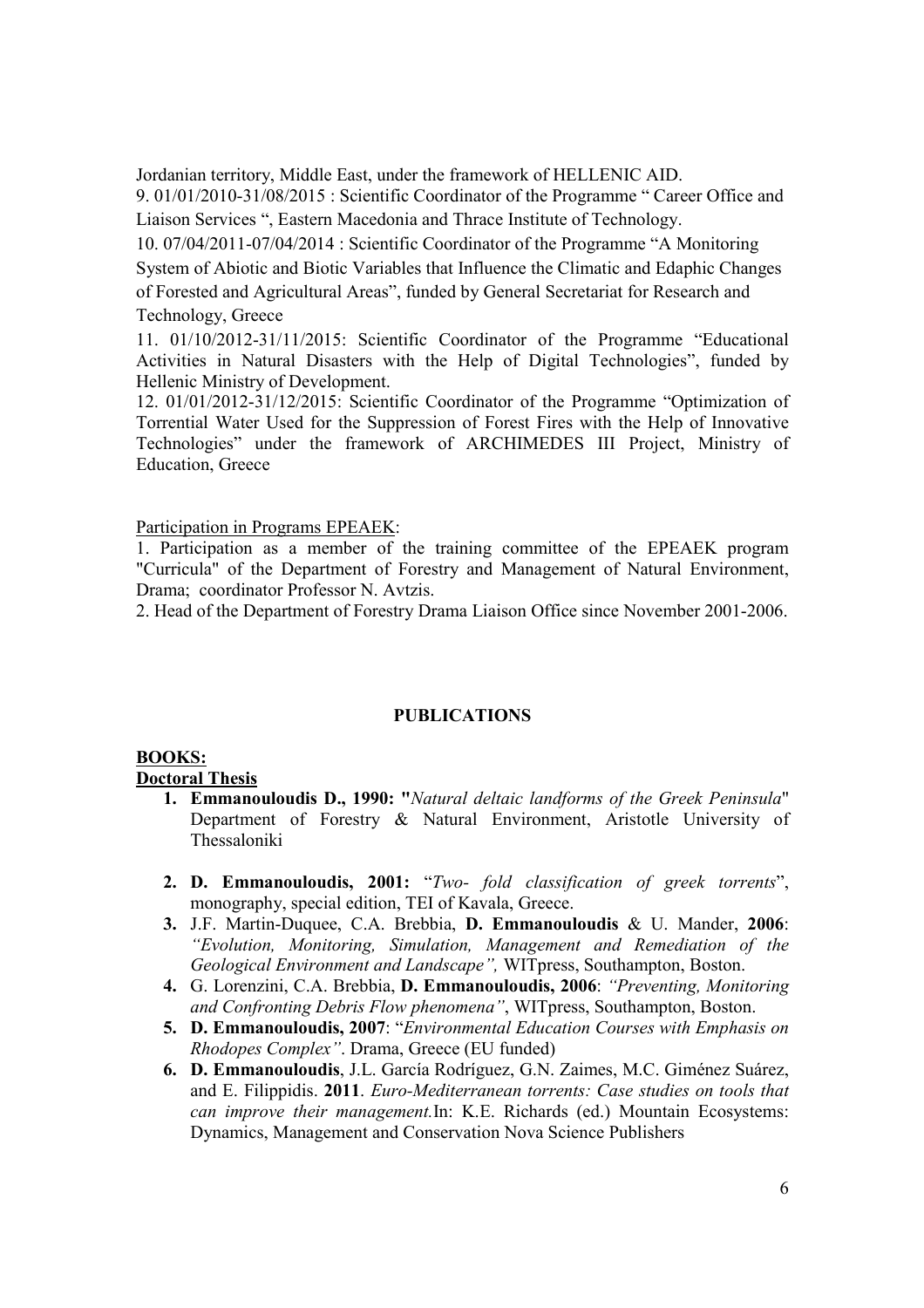#### **JOURNALS WITH SCI INDEX:**

- **7.** T. Pavlidis, K. Kotoulas, **D. Emmanouloudis, 1989, "***Wildbachprobleme und Gegenmassnahmen im griechischen Hugelland"* Osterreichische Forstzeitung. H. 11.89, pp. 47-50, Αustria.
- **8. D. Emmanouloudis,** E. Filippidis, F. Magdaleno, **2003,** *"Una tecnica sig para el calcudo del volumen de desprendimientos en el evento de Eptachori"* Montes, Revista de Ambito Forestal, Asociaciones y Colegios de Ingenieros de Montes e Ingenieros Tecnicos Forestales. Madrid, Espana, No 76, pp. 22-28.
- **9.** A. Papadopoulos, I. Takos, **D. Emmanouloudis, 2007,** *"The sorption of water vapour of ELM wood chemically modified with acetic of maleic anhydride",* Journal of International Research Publications, Volume I, Issue Technomat & Infotel.
- **10. D. Emmanouloudis,** D. Myronidis, S. Panilas and I. Takos**, 2007**, *"Identify the effect of climate change on Nestos delta (N. Greece) by using remote sensing, water analysis and GIS techniques"*, Journal of International Research Publications. Volume II, Issue Ecology, p. 21-31
- **11. D. Emmanouloudis,** D. Myronidis, K. Ioannou, **2007, "** *Flood risk assessment on Thassos Island, by applying a multi-criteria analysis with the help of GIS"***,**  EPEGE, Greece, volume 2, pp 114-121
- **12. D. Emmanouloudis, D.** Myronidis, Μ. Lambova and D. Tzanerikou**, 2008,** *"A paradigm of an integrated transboundary environmental education, training and technology transfer project"*, The Environmentalist, Volume 28, Issue 4, Pp 489- 493
- **13.** D. Myronidis, **D. Emmanouloudis,** G. Arampatzis, **2008,** *"Research on the contribution of Small Hydroelectric Plants (SHP) as development projects to the energy balance of Greece"*, Journal of Environmental Protection and Ecology, Volume 9, Issue 3, pp 614-626
- **14.** D. Myronidis and **D. Emmanouloudis**, **2008**, *"A water balance model of the Natura 2000 protected area Nestos delta",* Journal of engineering science and technology review, JESTR, Volume 1, Issue 1, Pp 45-48
- **15.** D.Myronidis, **D. Emmanouloudis,** D. Stathis and P. Stefanidis, **2009**, *"Integrated flood risk mapping in the framework of E.U. directive on the assessment and management of flood risks"*, Fresenius Environmental Bulletin, Volume 18, Issue 1, Pp 102-111
- **16.** K. Christanis, St. Kalaitzidis, L. Loizou, **D. Emmanouloudis**, **2009**, *"Small mire habitats in Troodos National Forest Park"*, Cyprus, Newsletter 2008/1 of International Mire conservation group
- **17.** G. Mallinis, **D. Emmanouloudis,** V. Giannakopoulos, F. Maris, N. Koutsias, **2010**, *"Mapping and interpreting historical land cover/land use changes in a Natura 2000 site using earth observational data: The case of Nestos delta, Greece"*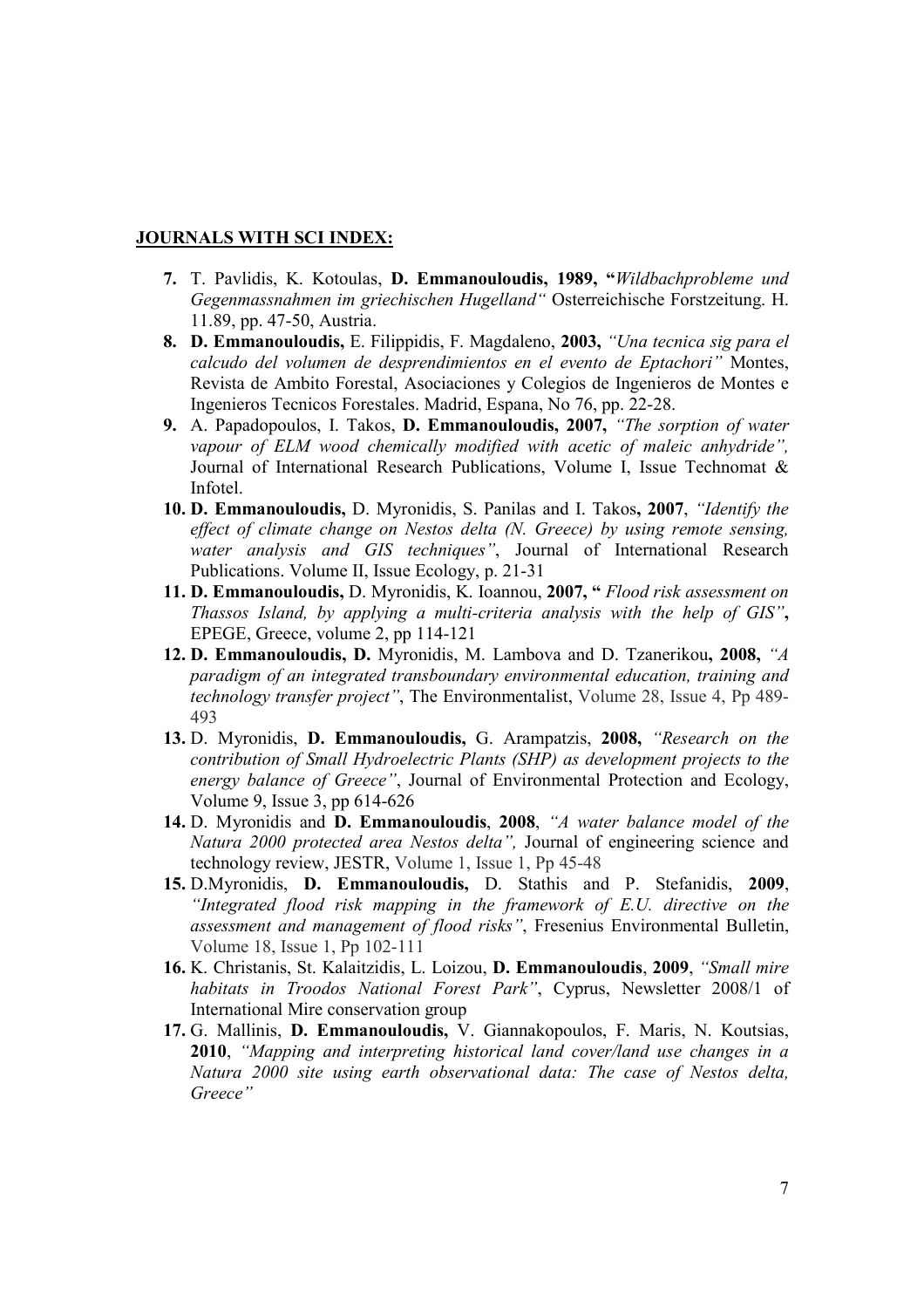- **18.** G.N., Zaimes, V. Iakovoglou, **D. Emmanouloudis** and D. Gounaridis, **2010**, "*Riparian Areas of Greece: Their Definition and Characteristics".* Journal of Engineering Science and Technology Review 3, pp.176-183
- **19.** D., Myronidis, **D., Emmanouloudis**, I., Mitsopoulos, E., Riggos, **2010**, "*Soil erosion potential after fire and rehabilitation treatments in Greece"*, Journal of Environmental Modeling Assessment, Volume 15, Issue 4, 2010, Pp 239-250
- **20.** K., Kalampouka, G.N. Zaimes, and **D. Emmanouloudis**, **2011**, "*Harmonizing Member State Water Policies to the EU Water Directive 2000/60/EU: The Case of Greece".* International Journal of Geology 2, pp. 29-33.
- **21.** G.N., Zaimes, D. Gounarids, V. Iakovoglou, and **D. Emmanouloudis**, **2011**, "*Riparian area studies in Greece: A Literature review".* Fresenius Environmental Bulletin 20, pp 470-1477.
- **22.** G.N., Zaimes, **D. Emmanouloudis** and V. Iakovoglou, **2012**, "*Estimating soil erosion in Natura 2000 areas located on three semi-arid Mediterranean islands",*  Journal of Environmental Biology 33, pp 277-282.
- **23.** G.N., Zaimes, K., Kalampouka, and **D. Emmanouloudis**, **2012**, "*The Scope of E-Government in the European Union and Potential Applications to the Water Framework Directive",* SosyoEkonomi 1, pp. 85-104.
- **24.** G.N., Zaimes and **D.Emmanouloudis**, **2012**, "*Sustainable Management of the Freshwater Resources of Greece".* Journal of Engineering Science and Technology Review 5(1), pp. 77-82.
- **25.** K., Ioannou, P. Lefakis, G.N. Zaimes, **D. Emmanouloudis**, **2013**, "*Development of a Wireless Erosion Measuring Network",* Procedia Technology, 8, pp. 520-525
- **26.** S., Zibtsev, I. Mitsopoulos, G. Mallinis, B. Saglam, A. Borsuk, G.N. Zaimes, M. Yavuz, D. Galupa, **D. Emmanouloudis**, R. Uratu, R. Moisei and A. Ghulijanyan, **2013**, "*Wild Land Fires in the Black Sea Region: Impact, Management and Needs for Innovative Technologies",* Earth Bioresources and Life Quality (International Scientific Electronic Journal).
- **27.** Kaziolas, D.N., Zygomalas, I., Stavroulakis, G.E., **Emmanouloudis, D.**, Baniotopoulos, C.C., **2013**, Evolution of environmental sustainability for timber and steel construction, Smart Innovation, Systems and Technologies

### **PEER REVIEWED INTERNATIONAL CONFERENCES**

- **28. D., Emmanouloudis, 1992:** *«Criteria for determining the current activity of torrents in their depositional areas»*, Symposium for Erosion Debris Flows and Environent in Mountain Regions, IAHS 209 pp. 41-50, 2-4 July, Chengdu, China.
- **29. D., Emmanouloudis, 1992:** *«Mean bed slope and mean watershed slope of a Torrent. A combined factor of long- term torrential activity»*, IUFRO Cetennial 1892 - 1992, Subject Group S 1.04-00, Berlin, Germany.
- **30. D., Emmanouloudis,** T., Pavlidis, **1995:** *«The cause and the Me-chanism of the Homicidal Flood in Eleftheres, Kavala, Northern Greece»*, IUFRO 20th World Congress, proc,pp. 131-140, 6-8 August, Tambere, Filand.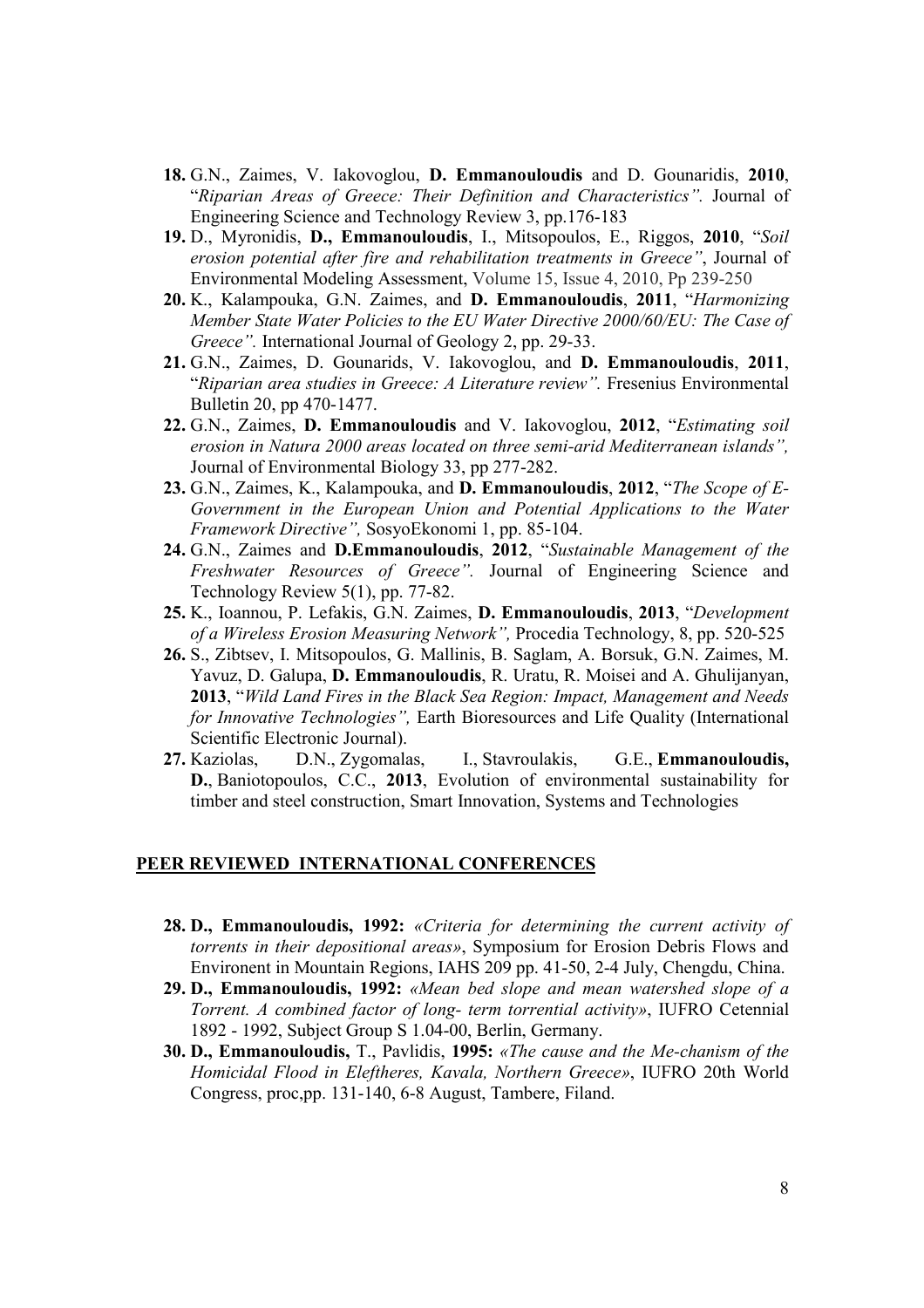- **31. D., Emmanouloudis, 1996:** *«A different approach to soil sinking in the area of Kalohori, Sindos»*, Proceedings of International Conference ΄΄Water Deadlock΄΄, Substainable solutions to water demand, 4-5 December, Thessaloniki, pp 98-109.
- **32. D., Emmanouloudis,** E., Filippidis, **1998,** *«Protection system of mountainous watersheds through a quantitative estimation model of their degradation»*, Proceedings of International Conference: "Protection and Restoration of the Environment IV", July 1-4, Sani, Chalkidiki, Eds. Katsifarakis K.L., Korfiatis G.P., Mylopoulos Y.A., and Demetrakopoulos A.C., Department of Civil Engineering, A.U.Th., pp. 751-759.
- **33. D., Emmanouloudis,** E., Filippidis, **1999,** *«Modified quantitative estimation model of erosion and degradation in four mountainous basins»*, Proceedings of International Union of Geodesy and Geophysics (IUGG) 99 Symposium HS4 "Intergrated Methods in Catchment Hydrology – Tracer, Remote Sensing and New Hydrometric Techniques" Eds. Leibundgut C., Mc Donnell J., and Schultz G., IAHS Publication. pp 275-279.
- **34. D. Emmanouloudis,** E. Filippidis**, 2000,** *«A G.I.S technique for volume calculation of Eptachori rockfalls, Macedonia, Greece»*, Proceedings of International Conference "Protection and Restoration of the Environment V", July 1-4, Thassos, Greece, eds. Tsihrintzis V.A., Korfiatis G.P., Katsifarakis K.L., and Demetrakopoulos A.C., Department of Environmental Engi-neering, Democritus University of Thrace, Vol. I, pp 429-435.
- **35. D. Emmanouloudis,** O, Christou, E. Filippidis**, 2001,** *«Quantitative estimation of Aliakmon basin degradation through the use of G.I.S.»*, Proceedings of International Conference: "Ecological Protection of the Planet Earth I", June 5-8, Xanthi, Greece, eds. Tsihrintzis V.A., Tsalides P., Depart-ment of Environmental Engineering, Democritus University of Thrace, Vol. I, pp.159-166.
- **36. D. Emmanouloudis,** T. Takos, T. Merou, E. Filippidis, **2001,** *«The contribution of watershed management to integrated flood pro-tection of the Athens basin. An example: the torrent of Chalandri»*, Proceedings of 3rd International Conference: "Ecosystems and Sustainable Development III", June 6-8, Alicante, Spain, eds. Villacampa Y., Brebbia C.A., and Uso J.L., Wessex Institute of Technology, WIT Press, Vol. 10, ISBN: 1-85312-871-6, pp.269-281.
- **37. D. Emmanouloudis**, I. Takos, I. Spanos, **2002,** *«Evolution of the erosive process after a watershed fire: An example: Prinos torrent, Thassos island, Greece»*, Proceedings of 3rd International Conference: "Risk Analysis III", eds. Brebbia C.A., Wessex Institute of Technology, WIT Press, England, pp.265-276,.
- **38. D. Emmanouloudis,** T. Pavlidis, E. Filippidis, A. Tsioukas**, 2002,** *«The contribution of surface water management to the solution of soil sinking problems»*, Proceedings of 5th International Conference: "Water Resources Management in the era of transition", September 4-8, Athens, Greece, European Water Resources Association, pp. 346-355.
- **39. D. Emmanouloudis,** O. Christou, E. Filippidis, **2003**, *«Quantitative estimation of degradation in the Aliakmon River basin using GIS»*, Proceedings of International Conference, "Erosion Prediction in Ungauged Basins (PUBs) Integrating Methods and Techniques". Eds. Dirk H. de Boer, Wojciech Froehlich, Takahisa Mizuzama &Alain Pie-troniro, IAHS Publication 279, December 2003, England. pp. 234-240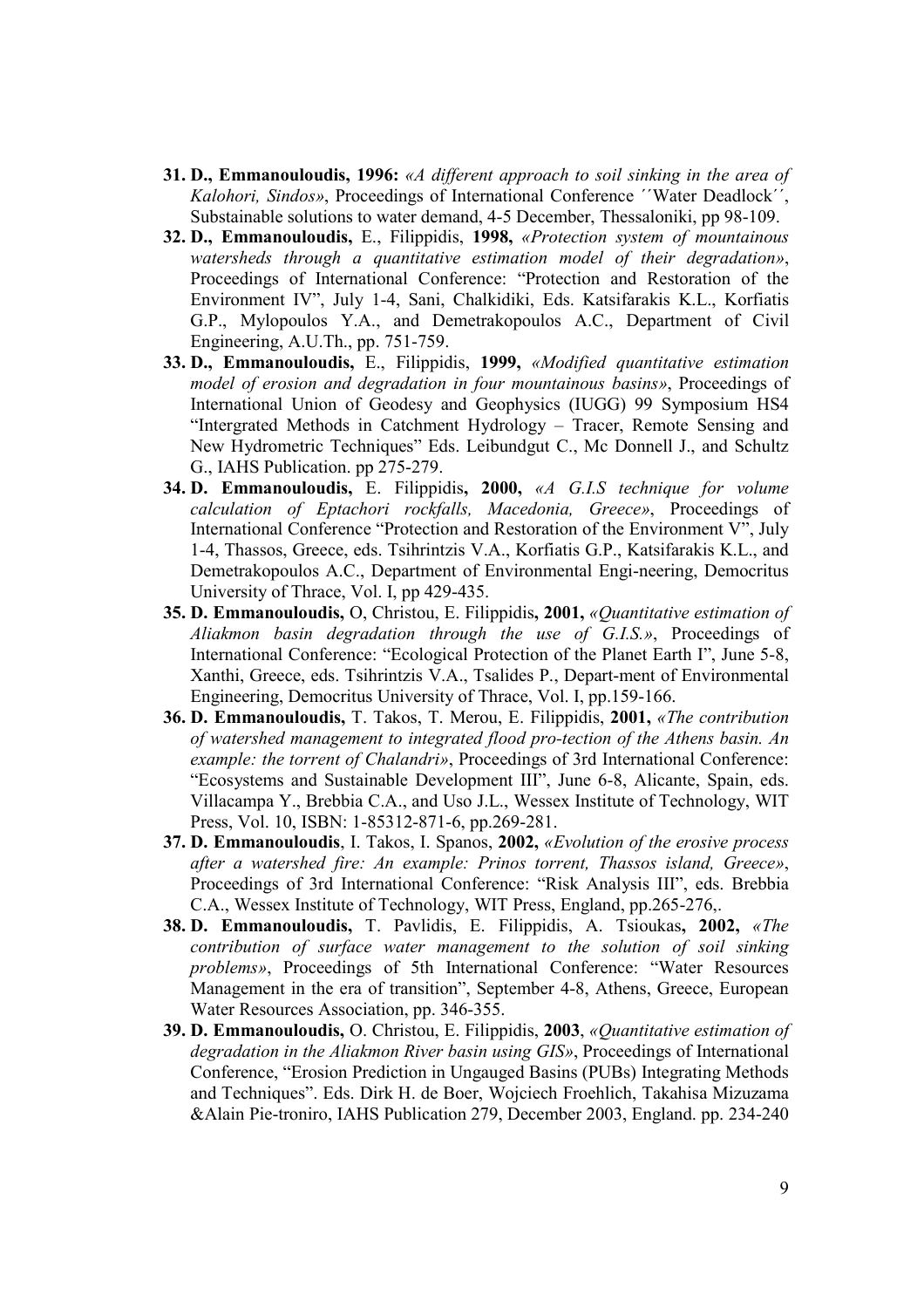- **40.** T. Pavlidis, **D. Emmanouloudis,** J.L. Rodriguez, E. Filippidis**, 2003:** *«Analysis and interpretation of the flood activity mechan-ism of the Fourka chalkidiki torrent after fire»*, International Association of Hydraulic Engineering and Research, Proceedings of XXX IAHR Congress, 24-29 August 2003, Thessaloniki, eds. Ganoulis J., Prinos P., Maksimovic C., Kaleris V., Aristotle University of Thessaloniki, Vol II pp. 881-889 , Greece.
- **41.** G. Efthimiou, A. Mertzanis, **D. Emmanouloudis, 2003,** *«Direct and indirect Human-Made Impact on the Natural Ecosystems of the river Nestos»*, Proceedings of the First International Conference on Environmental Research and Assessment Buckarest, March 23-27, Romania. pp.38-45
- **42.** J.L. Garcia Rodriguez, **D. Emmanouloudis,** A. M. Jabardo Manas, O.E. Sobrino, **2003:** *«Influence of drainages in Urban watersheds»*, Application to arroyo perales (Las rozas, Madrid). XI Congreso Mundial del Agua IWRA, Madrid (Octubre 2003).
- **43. D. Emmanouloudis,** E. Filippidis, **2004,** *«Erosion phenomena associated with man-made and surface water influences on the SW slopes of Hortiatis Mountain»*, Thessaloniki, Greece. International Symposium on "Sediment Transfer through the Fluvial System", IAHS, ICCE, Moscow State University, August 2-6, 2004, Moscow, Russia.
- **44.** G. Efthimiou, A. Mertzanis, **D. Emmanouloudis, 2003,** A. Tsioukas, **2003**: «*Methods and control techniques of menmaid impacts in natural ecosystems of Nestos River Delta",* International Congress HELLECO, Athens January 2003
- **45. D. Emmanouloudis,** A. Tsioukas, E. Filippidis, **2004,** *«Evaluation of a basin's water balance with GIS and a system of tor-rent management works as for an aesthetic aquatic forest restoration»*, 5th International Symposium on Ecohydraulis, 12th-17th September, 2004, Madrid, Spain.
- **46. D. Emmanouloudis,** M. Kaikis, **2005,** *«Torrential streams water management in the shale watersheds of extremely arid areas – An example: Amorgos Isl Cyclades»*, Greece, Water Resources Management, Wessex Institute of Technology, Alicante, Spain.
- **47.** I. Mitsopoulos, **D. Emmanouloudis,** G. Efthimiou, **2005,** *«Wildfire Effects on Hydrological Processes and Watershed Basin Conditions»*: A State of Knowledge Review. In: G. Ravailov, G. Gergov, I.Raev, I. Marinov and E. Ravailova (eds.) Proceedings of International Conference on Forest Impact on Hydrological Processes and Soil Erosion. 5-8 October 2005, Yundola, Bulgaria pp.173-181.
- **48. D. Emmanouloudis, 2005,** *«The role of snow-melting in the aquatic-balance of Metsovo region, Epirus, Greece»*. Scientific Assembly of the International Association of Meteorology and Atmospheric Sciences of the International Union of Geodesy and Geophysics (IAMAS 2005) 2-11 August 2005, Beijing, China
- **49.** A. Gkaraveli, **D. Emmanouloudis,** Α. Papadopoulos, **2006,** *«GIS Applications in Management and Mapping of Natural Ecosystems»*, Proceedings of the International Conference on "Sustainable Management and Development of Mountainous and Island Areas". pp 234-240
- **50. D. Emmanouloudis,** M. Kaikis, **2006,** *«Modified quantitative estimation model of erosion and degradation in three mountainous watersheds»*, Wessex Institute of Technology, Alicante, Spain, pp 253-262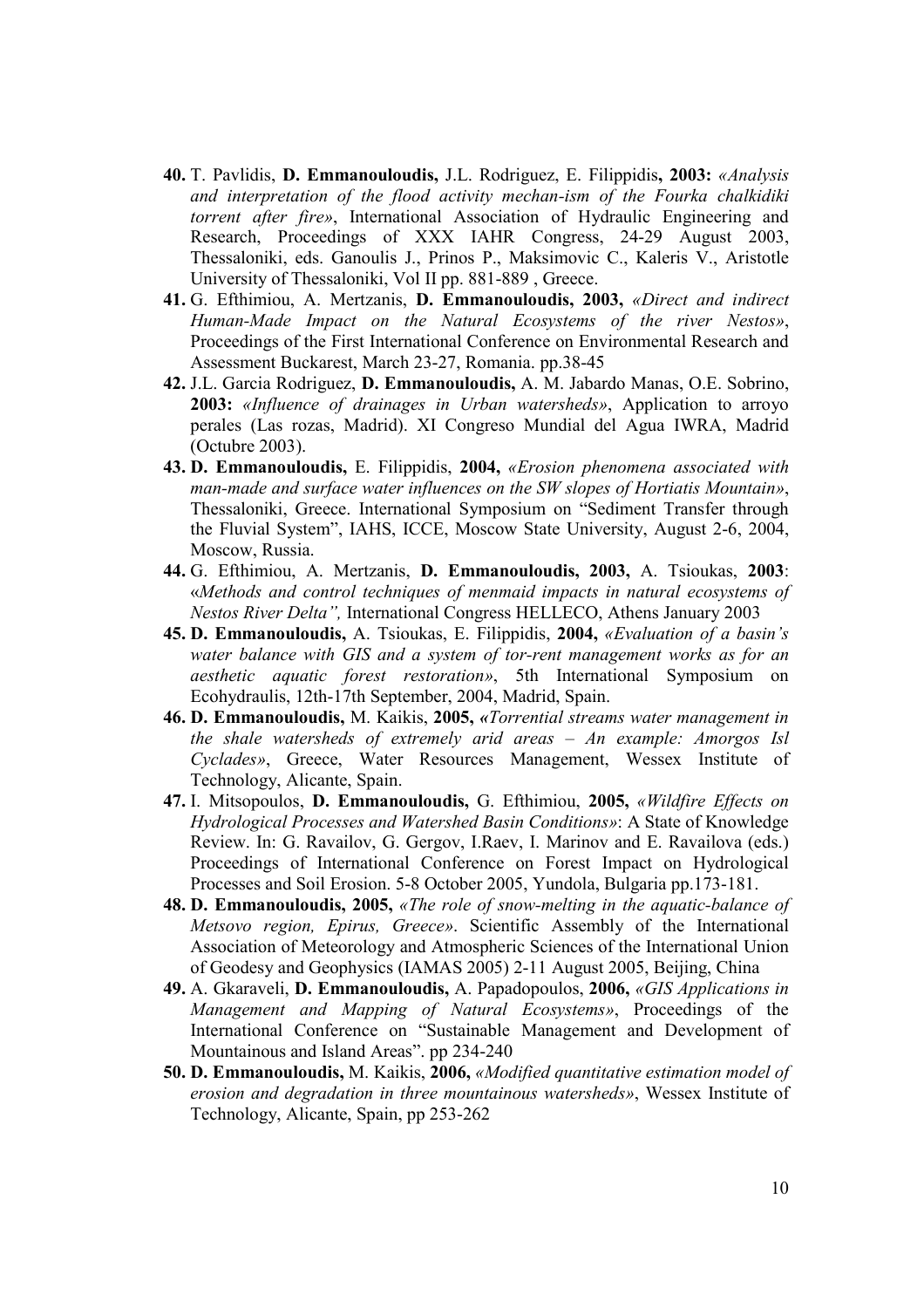- **51. D. Emmanouloudis,** M. Kaikis, **2006,** *«The cause and mechanism of the fatal flood in Eleftheres, Kavala, Northern Greece»*, Wessex Institute of Technology, Alicante, Spain. Pp 195-204
- **52. D. Emmanouloudis,** D. Myronidis, S. Panilas, G. Efthimiou**, 2006**, *«The role of sediments in the dynamics and preservation of the aquatic forest in the Nestos delta (N. Greece)»*, Sediment Dynamics and the Hydromorphology of Fluvial Systems (Proceedings of a sym-posium held in Dundee, UK, July 2006). IAHS Publ. Vol. 306, pp 214-222
- **53.** D. Myronidis, **D. Emmanouloudis, 2006**, *«Ιntegrated evaluation of floodplain hazard of maries settlement (n. Greece) by using the watershed modeling system (wms)»*, International Conference: "Hydrological Hazards", INHGA, 6-8 November, Bucharest, Rumania, pp. 11-12
- **54.** L. Manousis, D. Myronidis, G. Zaimes, **D. Emmanouloudis, 2006**, *«Εvaluation of trans-boundary water affairs between GREECE and FYROM under the Ε.U. water framework directive»*, ICASALS International Conference: "Water in arid and semiarid lands: innovative approaches and informed decision-making", Lubbock, Texas, 15 –17 November, USA
- **55.** D. Myronidis, P. Stefanidis, **D. Emmanouloudis, 2007**, *«Development of integrated hydrological menu in the ArcGIS Environment by Using visual Basic for applications and arcobjects»*, International Hydrological association, Perugia 2-13 July
- **56. D. Emmanouloudis,** D. Myronidis, Z. Rupetsova and M. Lambova, **2007,** *«An integrated transboundary water education, training and technology transfer project between Greece and Bulgaria»*, International Symposium on New Directions in Urban Water Management, 12-14 September 2007, UNESCO Paris pp. 84
- **57. D. Emmanouloudis,** A. Tsioukas, G. Zaimes, D. Myronidis, **2008,** *«Development of a Prototype System of Torrent Managtement for Restoration of a Unique Aquatic Forest»*, SWCS Annual Conference: "Hydrology, Climate Change and the Bio-economy", 26-30 July Tucson, Arizona.
- **58.** K.,Kalampouka, G.N. Zaimes, and **D. Emmanouloudis**. **2011**. *Harmonizing Member State Water Policies to the EU Water Directive 2000/60/EU: The Case of Greece*. Recent researches in hydrology, geology and continuum mechanics. 6th IASME / WSEAS International Conference on water resources, hydraulics & hydrology (WHH '11) February 23-25, 2011, Cambridge, UK. pp.95-100.
- **59.** G.N., Zaimes, D. Gounaridis, V. Iakovoglou, and **D. Emmanouloudis, 2012,** *Assessing soil erosion risk for Rhodes Island, Greece with a GIS-based multicriteria decision analysis.* Proceedings of the IASTED International Conference Water Resource Management (AfricaWRM 2012) September 3 - 5, 2012 Gaborone, Botswana, Africa, pp 317-324
- **60.** G.N., Zaimes, M. Yavuz, S. Zibtsev, R. Corobov, A. Ghulijanyan, R. Uratu, B. Saglam, D. Galupa, C. Soare, G. Syrodoev, I. Trombitsky, **D. Emmanouloudis** and D. Kaziolas. **2013**. *Streams-2-SUPPRESS-Fires Neighborhood Network (S2SF-NN).* The Black Sea Basin Programme is co-financed by the European Union through the European Neighborhood and Partnership Instrument and the Instrument for Pre-Accession Assistance. pp. 79.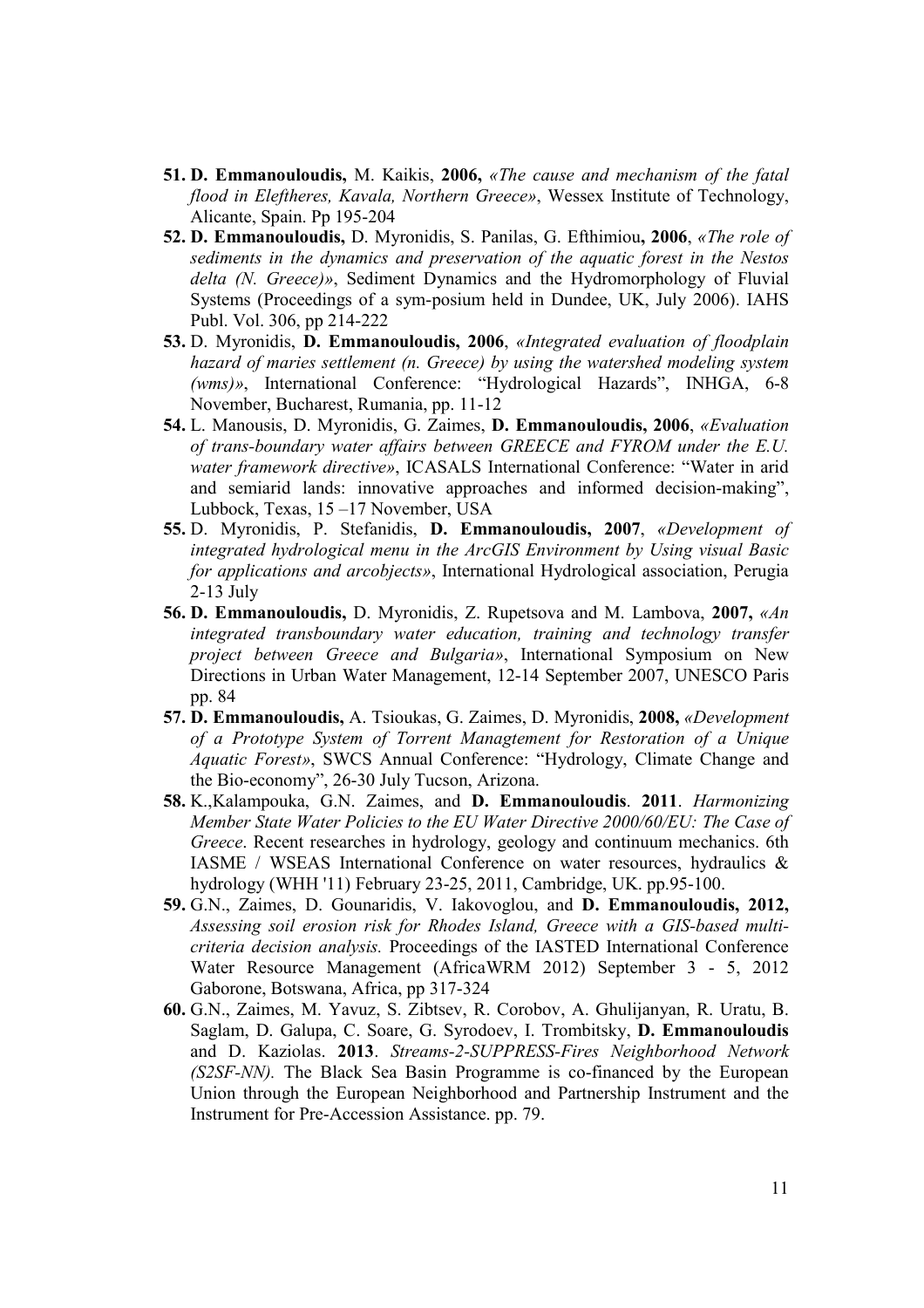Available at: http://suppressfires.eu/images/NN/initial.pdf

- **61.** G.N., Zaimes, D. Kaziolas, K. Ioannou, V. Iakovoglou & **D. Emmanouloudis** (editors). **2013**, *Book of Abstracts for the 1st International Workshop for the "STREAMS-2-SUPPRESS-FIRES-Utilizing Stream Waters in the Suppression of Forest Fires with the help of New Technologies" Project. Titled: Innovations in Fire Suppression.*
- **62.** G.N., Zaimes, M. Tufekcioglu, A. Tufekcioglu, S. Zibtsev, D. Kaziolas, M. Yavuz, I. Trombitsky, **D. Emmanouloudis**, R. Uratu, A. Ghulijanyan and A. Borsuk. *Innovative and Sustainable Use of Stream Water to Suppress Fires in Protected Areas: Overview of the Streams-2-SUPPRESS-Fires Project.*  International Caucasian Forestry Symposium. 24-26 October, **2013**, Artvin, Turkey.
- **63.** V., Iakovoglou, A. Koutsoumis, G.N. Zaimes and **D. Emmanouloudis**, **2013**, *Using the Stream Visual Assessment Protocol (SVAP) to Evaluate the Streams and their Riparian Areas of Lake Volvi in Greece.* International Caucasian Forestry Symposium. 24-26 October, 2013, Artvin, Turkey.
- **64.** G.N., Zaimes, M. Tufekcioglu, M. Yavuz, S. Zibtsev, D. Kaziolas, R. Corobov, **D. Emmanouloudis**, R. Uratu, A. Ghulijanyan, A. Borsuk and I. Trombitsky, **2014**, *Developing a Holistic and Complete Approach for Wildfire Suppression for the Black Sea Region.* International Forest Fire Conference in Black Sea Region, November 6-8, 2014, Kastamonu, Turkey.
- **65.** G.N., Zaimes, D. Kaziolas, K. Ioannou, V. Iakovoglou & **D. Emmanouloudis** (editors), **2015,** *Book of Abstracts for the International Conference: Frontiers in Environmental and Water Management. Kavala Greece.*

### **NATIONAL CONFERENCES**

- **66. D. Emmanouloudis**, D. Emmanouilidis, L. Mentis, **1993**, *« Quantitative relations between geology, relief and Hydrographic Systems in Fracto Virgin Forest»*, Drama, Proceedings Conference-GCG TCG Management Utilization of Water Resources Pref. Dramas, pp. 142-155, May 22, Drama.
- **67. D. Emmanouloudis**, E. Filippidis, **1997**, *« Quantitative estimation of torrents basins degradation with the help of GIS»* Proceedings of the Panhellenic Conference Forest Research Institute on the use and evaluation of GIS in Forestry, p. 79 -88, 12-13 September, Thessaloniki.
- **68. D. Emmanouloudis**, E. Filippidis, **1997**, *« A Comparative analysis of morphometric features calculation in torrential streams watersheds»* Proceedings of the 7th Congress Greek Hydrotechnical Association, pp. 19-27, October 18, Patra.
- **69. D. Emmanouloudis**, I. Takos, E. Filippidis, **1997**, *« Water storage in shales watersheds of arid areas. A paradigm : Aegiali, Amorgos Island"* Proceedings of Congress " Archipelago Technologies" Department of Automation, TEI of Piraeus, Greece, pp. 165-172, October 22-24, Piraeus.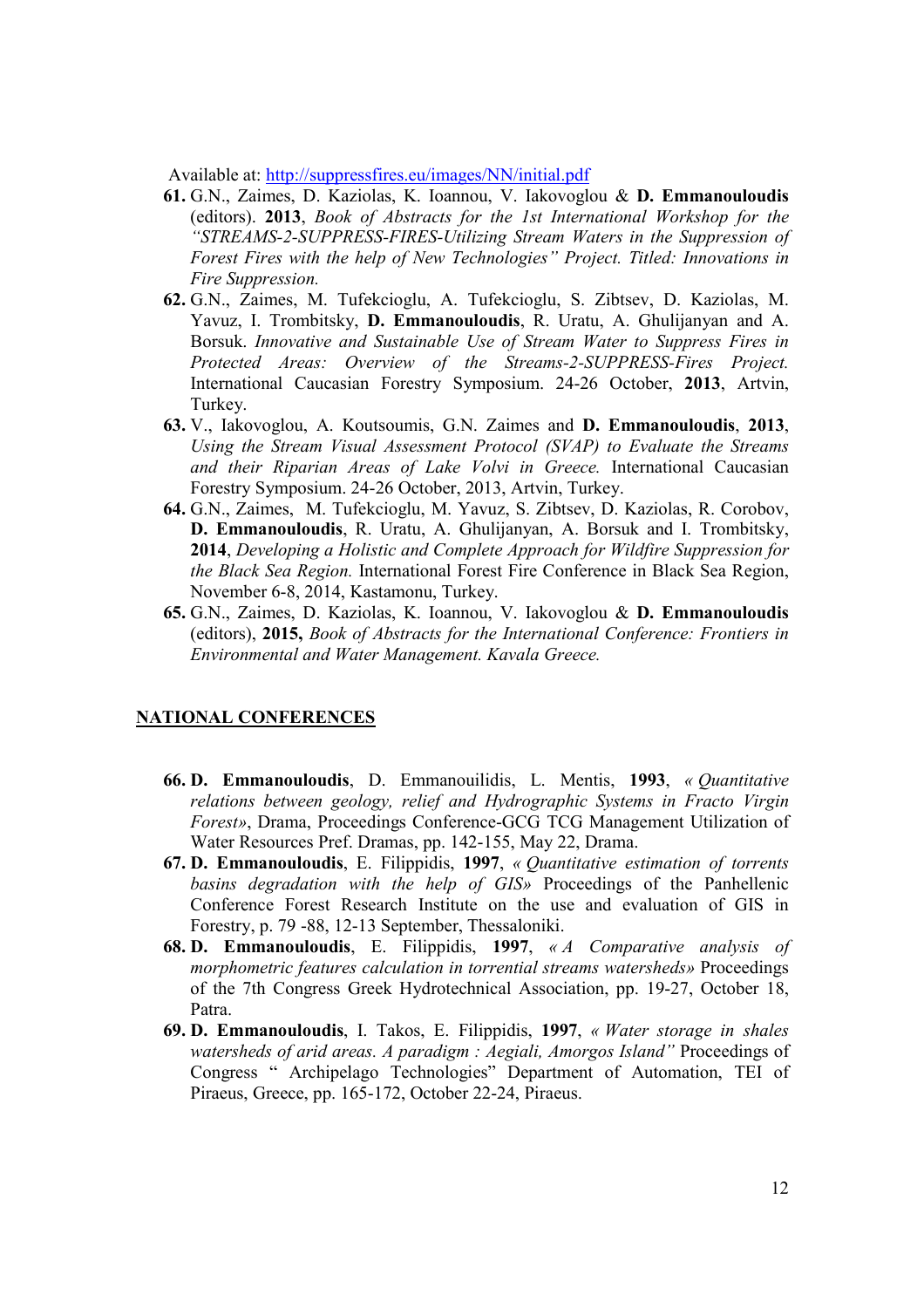- **70. D. Emmanouloudis, 1997**, *« Hydrology Hydrogeology of Central and Western Rhodopi complex»*, Proceedings of the 1st Thematic Conference ENAE "The forests of Greece", 6-8 November, Drama.
- **71. D. Emmanouloudis,** K. Koletsos, I Takos., **1998**, *« Surface erosion and microlandslides phenomena in forest roads. Mechanisms and methods of protection. An example: Forest Dabizas, Arnaia»*, "8th Panhellenic Forestry Conference, pp. 616-623, April 6-8 1998, Alexandroupolis.
- **72.** I. Takos, E. Filippidis, K. Koletsos, **D. Emmanouloudis, 2000**, *« ecological impacts from a multi-purpose dam construction and imagery with the help of 3D presentation techniques»*. Proceedings of the 9th Panhellenic Conference on Forestry, , pp. 403-412, October 17-20, Kozani.
- **73. D. Emmanouloudis**, E. Filippidis, I. Takos, **2001**, *« Water resources as a tool of agricultural, touristic and energy development in the territory of Epirus region»*, Proceedings of the 1st International Scientific Conference on The Prospects development of the less developed regions of Europe, pp. 678-689, May 24-25, Preveza.
- **74. D. Emmanouloudis**, E. Filippidis, I. Takos, A. Tsioukas, A. Mantzavelas, **2002**, *« Restoration of aesthetic aquatic forest of Apollonia by using irrigation systems of torrential water storage»* Proceedings of the 10th-Panhellenic Forestry Congress, pp. 396-405, May 26-29, Tripoli.
- **75.** A. Efremidis, D. Mironidis, **D. Emmanouloudis**, **2006**, *« The flood effect of Strymon River tributaries along its plain flow»*, 10th National Congress of the Greek Hydrotechnical Association, Xanthi, pp. 55-62.
- **76.** D. Mironidis, **D. Emmanouloudis**, D. Fotakis, K. John B. Ringas, C. Siotis, **2007**, «*Quantitative degradation assessment in mountain basins and measures to minimize the impact*», 13th Panhellenic Forestry Conference, 7-10 October 2007, Kastoria
- **77.** D. Fotakis, E. Sidiropoulos, C. Tziafas, **D. Emmanouloudis**, D. Myronidis, B. Ringas, C. Siotis, **2007**, *«Assessment of soil erosion risk on Sithonia peninsula using the USLE formula»,* 13th Panhellenic Forestry Conference, 7-10 October 2007, Kastoria

#### **ARTICLES IN NEWSPAPER MAGAZINES**

- **78. D., Emmanouloudis, 1995,** "Who is to blame for the floods?" Article in newspaper *Evdomi*, March 1995, Kavala.
- **79. D., Emmanouloudis 1996,** "Erosion and floods after a fire in South Thassos". Colloquium on environmental degradation, 27-29 July Thassos. Magazine KAZAVITIANA '96., Pp 35-40.
- **80. D., Emmanouloudis, 1997,** Article about the World Forestry Day in the newspaper *Angelioforos*, March 1997. Thes / niki.
- **81. D., Emmanouloudis, 2002**, Article on Geology and typology of Gibraltar. Magazine *To Trito Mati*, Athens, Volume 38, 2002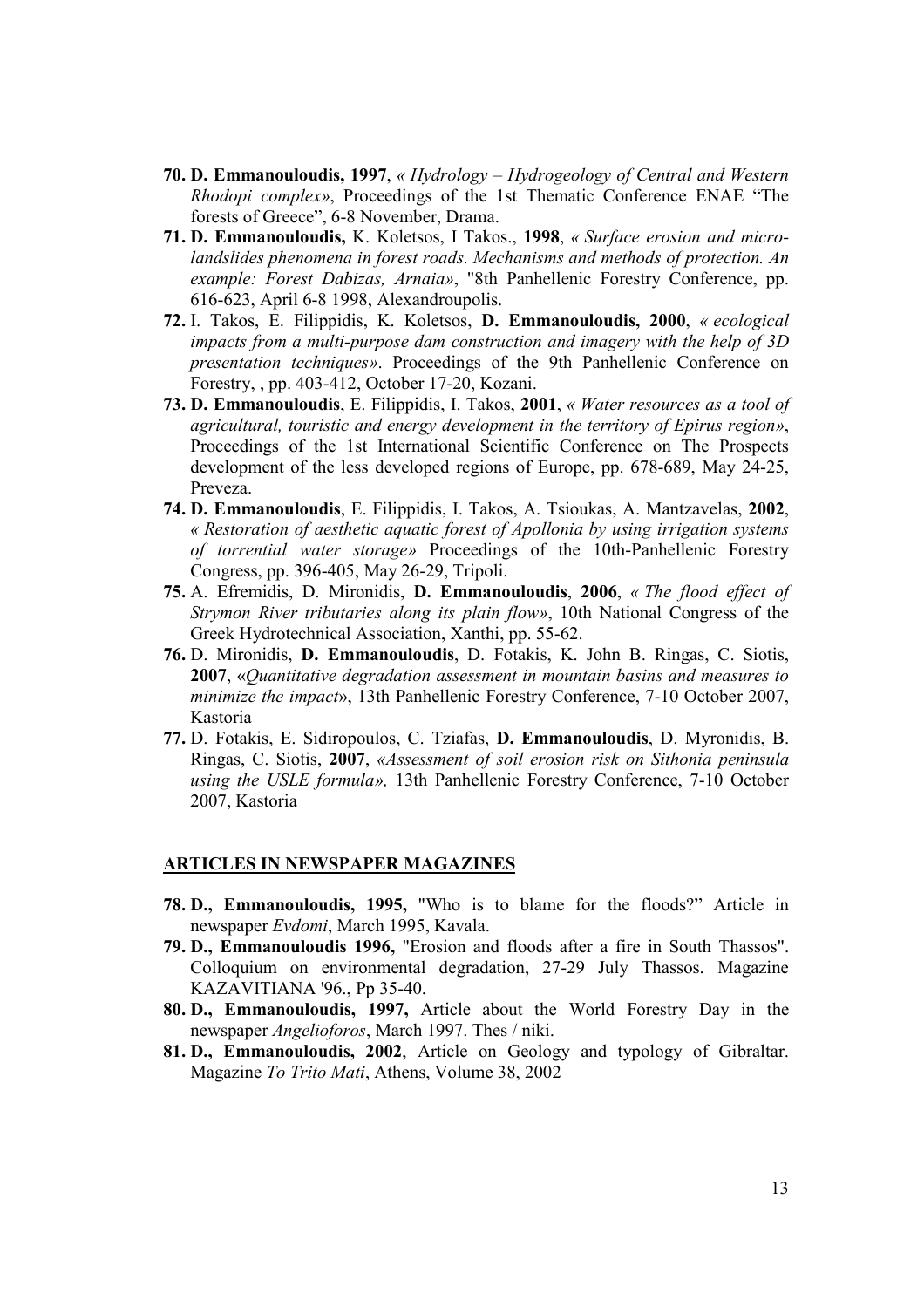# **PRODUCTION OF EDUCATIONAL MATERIAL FOR MULTIMEDIA APPLICATIONS**

1. **D. Emmanouloudis,** E. Filippidis, **1998**, "*Torrents and torrential beds. Hydrology - Water Control - Management and Water Utilization*", Educational CD-ROM for multimedia applications. ΤΕΙ of Kavala, "Curricula".

2. **D. Emmanouloudis,** E. Filippidis, **1999**, "two-fold classification of Greek torrents. a.) Through morphometric indicatiors b) through 3-D models", Educational CD-ROM for multimedia applications. TEI of Kavala.

3. **D. Emmanouloudis**, D. Myronidis, K. Vidakis, A. Tsioukas, I. Mitsopoulos, **2007**, "*Modern environmental education techniques and environmental e-pedia of Rodopi mountain*". Series of educative CD-ROM in two languages for multimedia applications in Public primary and secondary schools of Greece and Bulgaria. INTERREG IIIA / PHARE CBC Greece-Bulgary «Development of transboundary educational cooperation in the natural environment of Drama-Smolyan areas using modern technologies." Drama.

# **TEACHING NOTES**

1. **D. Emmanouloudis, 1992,** "Maountainous water Management ". Teaching notes TEI Kavala, pp. 152, Kavala.

2. **D. Emmanouloudis, 2000**, "Coastal Geomorphology and Coastal Management." Teaching Notes, Department of Geography, University of the Aegean.

3. **D. Emmanouloudis, 2004,** "Engineering Hydrology" Choice of notes, Department of Forestry TEI Kavala.

# **CITATIONS**

More than 200 citations in various SCI Journals, Articles, Conference proceedings, books. A number of them is appeared in the relevant Scopus list.

# **CONFERENCES PARTICIPATION**

Chairman and President of the organizing or scientific committee in more than 20 National and International Conferences and Congresses.

# **EVALUATION REPORTS IN EU FUNDED PROJECTS**

Kazana V., Kazaklis A., Takos, I., Merou T., **Emmanouloudis D.,** Avtzis N., Lazaridou M., Panteli M. Georgiou K. Skrettas I., **2004**, The GOVERNET description of study areas and of repre-sentative cases: The Halkidiki case study, GOVERNET WP2 report, Veneto Region, Mestre, Italy pp 58, www.governet.gr.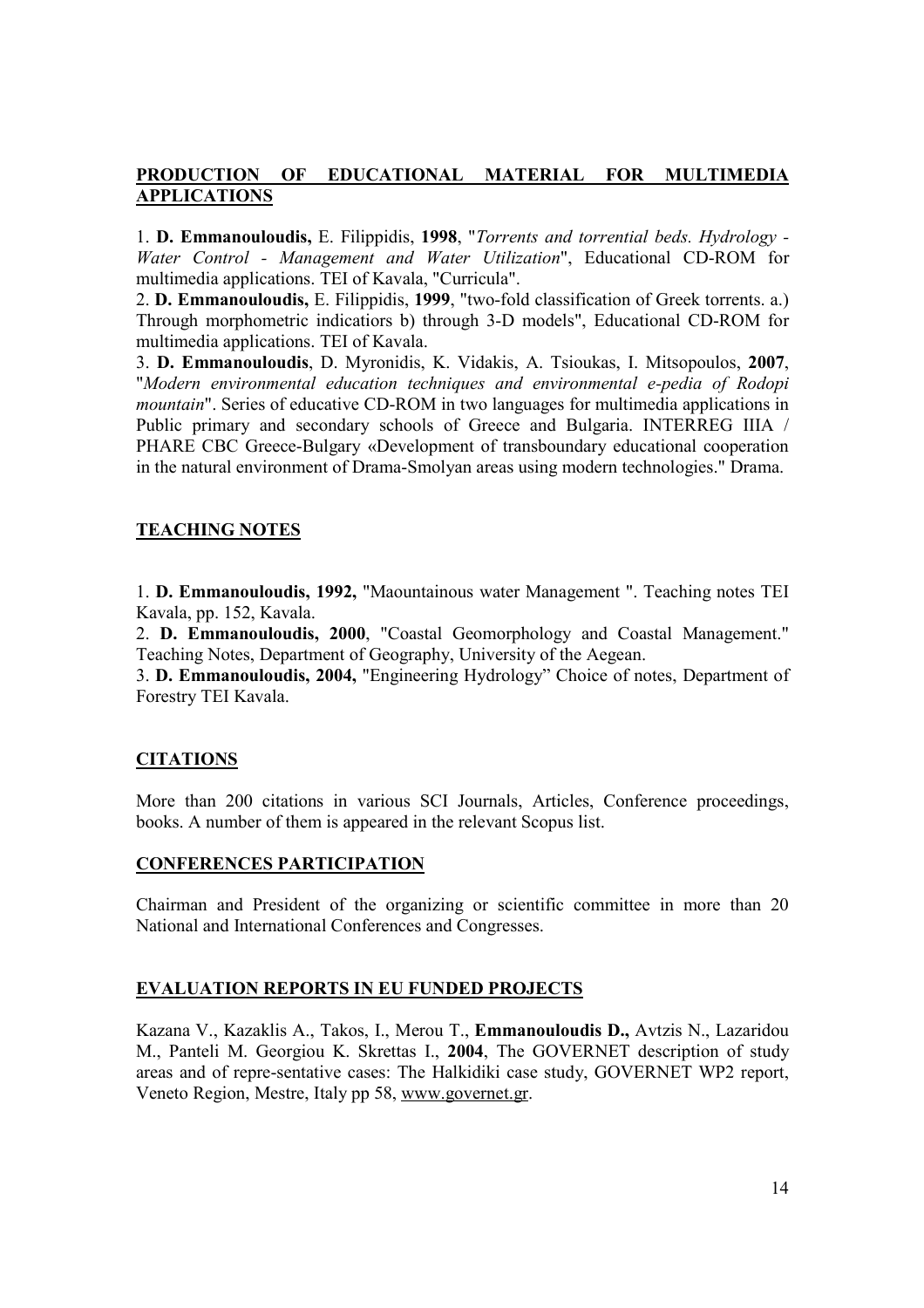Kazana V, Kazaklis A, Avtzis N., Boutsimea A, Georgiou K., Ge-rofoka P., **Emmanouloudis D.**, Kazazou A., Merou T., Lazaridou M., Takos I., **2005**, Analysis of spatial, socio-economic and insti-tutional impacts: The Halkidiki study area, GOVERNET WP3 scientific report, Veneto Region, Mestre, Italy, pp 86, www.governet.gr.

**Emmanouloudis D.,** Karniadaki D., Cobelo L., **2006**, The ManagMed description of under and research study areas WP1 report, www.managmed.gr.

**Emmanouloudis D.,** Karniadaki D., D' Angelo V., Cobelo L., **2006**, The ManagMed preliminary Studies of research areas WP2 report, www.managmed.gr.

Kazana V. and Kazaklis A., Boutsimea A, Georgiou K., Apostoli-dou E., Avtzis N., **Emmanouloudis D.,** Merou T., Lazaridou M., Takos I., **2006**, Operational Governance Models of rural devel-opment through cooperation/competition: The Halkidiki study area. GOVERNET WP4 Report, Veneto Region, Mestre, Italy, pp 90, www.governet.gr.

**Emmanouloudis D.,** Ioannou K., **2007**, WP3 Intermediate technical report, www.managmed.gr.

Christanis K., **Emmanouloudis D., 2007**, Stratigraphy analysis of the under research areas, Project ManagMed. Intermediate technical report, www.managmed.gr.

Myronidis D., **Emmanouloudis D., 2007**, Erosion in situ meas-urements of the under research areas, Project ManagMed WP5.1. Intermediate technical report www.managmed.gr.

Panilas S., **Emmanouloudis D., 2007**, Water Quality and Desali-nation of the under research areas, Project ManagMed WP5.2, In-termediate technical report www.managmed.gr.

Kazana V., Kazaklis A., Takos I., Merou T., **Emmanouloudis D.,** Avtzis N., Lazaridou M., Apostolidou E., Partalidou M., Vafiadis M., Vardakis G., Boutsimea A., Georgiou K., **2007**, Integrated rural sustainable development - Models Simulation and Validation: GOVERNET Scientific WP5 Report, Veneto Region, Mestre, Italy, www.governet.gr.

# **FINANCED RESEARCH PROGRAMS:**

Coordinator of 12 international projects financed from International funding protocols like INTERREG, ENPI, CADSES, ARCHIMED, BLACKSEA, Hellenicaid, etc. Total budget of the above mentioned projects over than 5.000.000 Euros.

# **MEMBER OF SCIENTIFIC UNIONS:**

Geotechnical Chamber of Greece (ΓΕΩΤ.Ε.Ε.) Greek Foresters Society (Ε.Δ.Ε.) Greek Hydro technical Union (Ε.Υ.Ε.) International Union of Forest Research Organizations (IUFRO) Inernational Association of Hydrological Sciences (IAHS) Ιnternational Comission on Continental Erosion (ICCE) International Committee on Tracers (ICT) International Association of Hydraulic (IAHR)